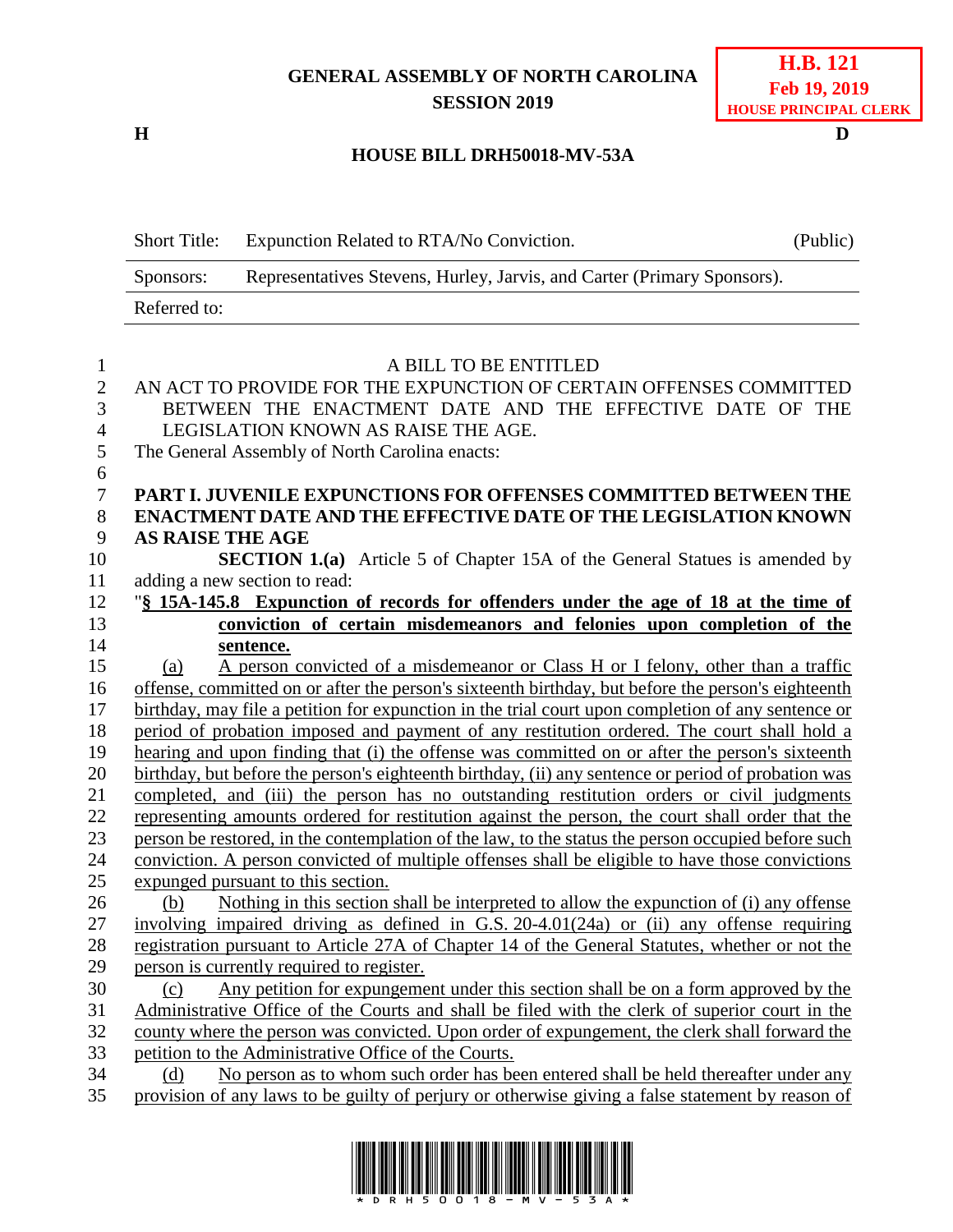|                  |                                                                                                      | <b>Session 2019</b><br><b>General Assembly Of North Carolina</b>                                   |  |  |  |  |
|------------------|------------------------------------------------------------------------------------------------------|----------------------------------------------------------------------------------------------------|--|--|--|--|
| $\mathbf{1}$     | that person's failure to recite or acknowledge such arrest, or indictment, information, or trial, or |                                                                                                    |  |  |  |  |
| $\overline{c}$   | response to any inquiry made of the person for any purpose.                                          |                                                                                                    |  |  |  |  |
| 3                | The court shall also order that the conviction be expunged from the records of the<br>(e)            |                                                                                                    |  |  |  |  |
| $\overline{4}$   | court. The court shall direct all law enforcement agencies, the Division of Adult Correction and     |                                                                                                    |  |  |  |  |
| 5                |                                                                                                      | Juvenile Justice of the Department of Public Safety, the Division of Motor Vehicles, and any       |  |  |  |  |
| 6                | other State or local government agencies identified by the petitioner as bearing record of the same  |                                                                                                    |  |  |  |  |
| $\boldsymbol{7}$ | to expunge their records of the petitioner's conviction. The clerk shall notify State and local      |                                                                                                    |  |  |  |  |
| $\,8\,$          | agencies of the court's order as provided in G.S. 15A-150.                                           |                                                                                                    |  |  |  |  |
| 9                | (f)                                                                                                  | No filing fee shall be required to file a petition under this section, and the costs of            |  |  |  |  |
| 10               |                                                                                                      | expunging the records shall not be taxed against the petitioner."                                  |  |  |  |  |
| 11               | <b>SECTION 1.(b)</b> This section is effective December 1, 2019, and applies to offenses             |                                                                                                    |  |  |  |  |
| 12               |                                                                                                      | committed between July 1, 2017, and November 30, 2019.                                             |  |  |  |  |
| 13               |                                                                                                      |                                                                                                    |  |  |  |  |
| 14               |                                                                                                      | PART II. PROSECUTOR ACCESS TO EXPUNGED FILES                                                       |  |  |  |  |
| 15               |                                                                                                      | <b>SECTION 2.(a)</b> G.S. 15A-151.5(a) reads as rewritten:                                         |  |  |  |  |
| 16               | " $(a)$                                                                                              | Notwithstanding any other provision of this Article, the Administrative Office of the              |  |  |  |  |
| 17               |                                                                                                      |                                                                                                    |  |  |  |  |
|                  | Courts shall make all confidential files maintained under G.S. 15A-151 electronically available      |                                                                                                    |  |  |  |  |
| 18               | to all prosecutors of this State if the criminal record was expunged on or after July 1, 2018, under |                                                                                                    |  |  |  |  |
| 19               | any of the following:                                                                                |                                                                                                    |  |  |  |  |
| 20               | (1)                                                                                                  | G.S. 15A-145. Expunction of records for first offenders under the age of 18 at                     |  |  |  |  |
| 21               |                                                                                                      | the time of conviction of misdemeanor; expunction of certain other                                 |  |  |  |  |
| 22               |                                                                                                      | misdemeanors.                                                                                      |  |  |  |  |
| 23               | (2)                                                                                                  | G.S. 15A-145.1. Expunction of records for first offenders under the age of 18                      |  |  |  |  |
| 24               |                                                                                                      | at the time of conviction of certain gang offenses.                                                |  |  |  |  |
| 25               | (3)                                                                                                  | G.S. 15A-145.2. Expunction of records for first offenders not over 21 years of                     |  |  |  |  |
| 26               |                                                                                                      | age at the time of the offense of certain drug offenses.                                           |  |  |  |  |
| 27               | (4)                                                                                                  | G.S. 15A-145.3. Expunction of records for first offenders not over 21 years of                     |  |  |  |  |
| 28               |                                                                                                      | age at the time of the offense of certain toxic vapors offenses.                                   |  |  |  |  |
| 29               | (5)                                                                                                  | G.S. 15A-145.4. Expunction of records for first offenders who are under 18                         |  |  |  |  |
| 30               |                                                                                                      | years of age at the time of the commission of a nonviolent felony.                                 |  |  |  |  |
| 31               | (6)                                                                                                  | G.S. 15A-145.5. Expunction of certain misdemeanors and felonies; no age                            |  |  |  |  |
| 32               |                                                                                                      | limitation.                                                                                        |  |  |  |  |
| 33               | (7)                                                                                                  | G.S. 15A-145.6. Expunctions for certain defendants convicted of prostitution.                      |  |  |  |  |
| 34               | (7a)                                                                                                 | G.S. 15A-145.8. Expunction of records for offenders under the age of 18 at                         |  |  |  |  |
| 35               |                                                                                                      | the time of conviction of certain misdemeanors and felonies upon completion                        |  |  |  |  |
| 36               |                                                                                                      | of the sentence.                                                                                   |  |  |  |  |
| 37               | (8)                                                                                                  | G.S. 15A-146(a). Expunction of records when charges are dismissed.                                 |  |  |  |  |
| 38               | (9)                                                                                                  | G.S. 15A-146(a1). Expunction of records when charges are dismissed."                               |  |  |  |  |
| 39               |                                                                                                      | <b>SECTION 2.(b)</b> This section is effective December 1, 2019.                                   |  |  |  |  |
| 40               |                                                                                                      |                                                                                                    |  |  |  |  |
| 41               |                                                                                                      | PART III. STREAMLINE EXPUNCTIONS FOR CHARGES NOT RESULTING IN                                      |  |  |  |  |
| 42               | <b>CONVICTION</b>                                                                                    |                                                                                                    |  |  |  |  |
| 43               |                                                                                                      | <b>SECTION 3.(a)</b> G.S. 15A-146 reads as rewritten:                                              |  |  |  |  |
| 44               |                                                                                                      | "§ 15A-146. Expunction of records when charges are dismissed or there are findings of not          |  |  |  |  |
| 45               | guilty.                                                                                              |                                                                                                    |  |  |  |  |
| 46               | If any person is charged with a crime, either a misdemeanor or a felony, or was<br>(a)               |                                                                                                    |  |  |  |  |
| 47               | charged with an infraction under G.S. 18B-302(i) prior to December 1, 1999, and the charge is        |                                                                                                    |  |  |  |  |
| 48               | dismissed, that person may petition the court of the county where the charge was brought for an      |                                                                                                    |  |  |  |  |
| 49               |                                                                                                      | order to expunge from all official records any entries relating to his that person's apprehension  |  |  |  |  |
| 50               |                                                                                                      | or trial. The court shall hold a hearing on the petition and, upon finding that the person had not |  |  |  |  |
| 51               | previously been convicted of any felony under the laws of the United States, this State, or any      |                                                                                                    |  |  |  |  |